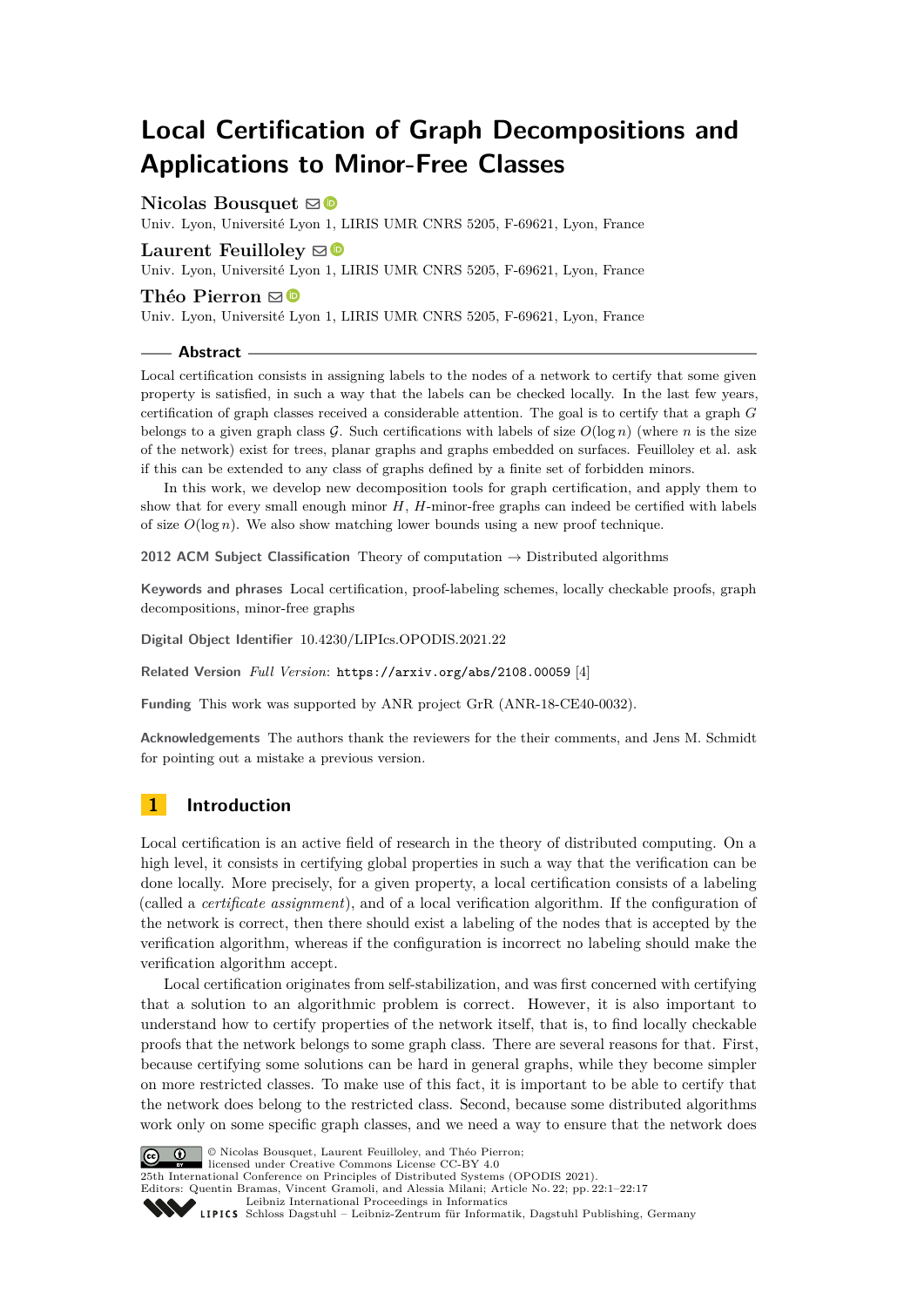# **22:2 Local Certification of Graph Decompositions and Applications to Minor-Free Classes**

belong to the class, before running the algorithm. Third, the distinction between certifying solutions and network properties is rather weak, in the sense that the techniques are basically the same. So we should take advantage of the fact that a lot is known about graph classes to learn more about certification.

In the domain of graph classes certification, there have been several results on various classes such as trees [\[26\]](#page-16-0), bipartite graphs [\[23\]](#page-16-1) or graphs of bounded diameter [\[8\]](#page-15-1), but until two years ago little was known about essential classes, such as planar graphs. Recently, it has been shown that planar graphs and graphs of bounded genus can be certified with  $O(\log n)$ -bit labels [\[17,](#page-15-2) [18,](#page-15-3) [13\]](#page-15-4). This size,  $O(\log n)$ , is the gold standard of certification, in the sense that little can be achieved with  $o(\log n)$  bits, thus  $O(\log n)$  is often the best we can hope for.

Planar and bounded-genus graphs are classic examples of graphs classes defined by forbidden minors, a type of characterization that has become essential in graph theory since the Graph minor series of Robertson and Seymour [\[31\]](#page-16-2). Remember that a graph *H* is a minor of a graph  $G$ , is it possible to obtain  $H$  from  $G$  by deleting vertices, deleting edges, contracting edges. At this point, the natural research direction is to try to get the big picture of graph classes certification, by understanding all classes defined by forbidden minors. In particular, we want to answer the following concrete question.

<span id="page-1-0"></span>▶ **Question 1** ([\[18,](#page-15-3) [14\]](#page-15-5))**.** *Can any graph class defined by a finite set of forbidden minors be certified with O*(log *n*)*-bit certificates?*

This open question is quite challenging: there are as many good reasons to believe that the answer is positive as negative.

First, the literature provides some reasons to believe that the conjecture is true. Properties that are known to be hard to certify, that is, that are known to require large certificates, are very different from minor-freeness. Specifically, all these properties (*e.g.* small diameter [\[8\]](#page-15-1), non-3-colorability [\[23\]](#page-16-1), having a non-trivial automorphism [\[23\]](#page-16-1)) are non-hereditary. That is, removing a node or an edge may yield a graph that is not in the class. Intuitively, hereditary properties might be easier to certify in the sense that one does not need to encode information about every single edge or node, as the class is stable by removal of edges and nodes. Minor-freeness is a typical example of hereditary property. Moreover, this property, that has been intensively studied in the last decades, is known to carry a lot of structure, which is an argument in favor of the existence of a compact certification (that is a certification with  $O(\log n)$ -bit labels).

On the other hand, from a graph theory perspective, it might be surprising that a general compact certification existed for minor-free graphs. Indeed, for the known results, obtaining a compact certification is tightly linked to the existence of a precise constructive characterization of the class (*e.g.* a planar embedding for planar graphs [\[17,](#page-15-2) [13\]](#page-15-4), or a canonical path to the root for trees [\[26\]](#page-16-0)). Intuitively, this is because forbidden minor characterizations are about structures that are absent from the graphs, and local certification is often about certifying the existence of some structures. While such a characterization is known for some restricted minor-closed classes, we are far from having such a characterization for every minor-closed class. Note that there are a lot of combinatorial and algorithmic results on *H*-minor free graphs, but they actually follow from properties satisfied by *H*-minor free graphs, not from exact characterizations of such graphs. For certification, we need to rule out the graphs that do not belong to the class, hence a characterization is somehow necessary.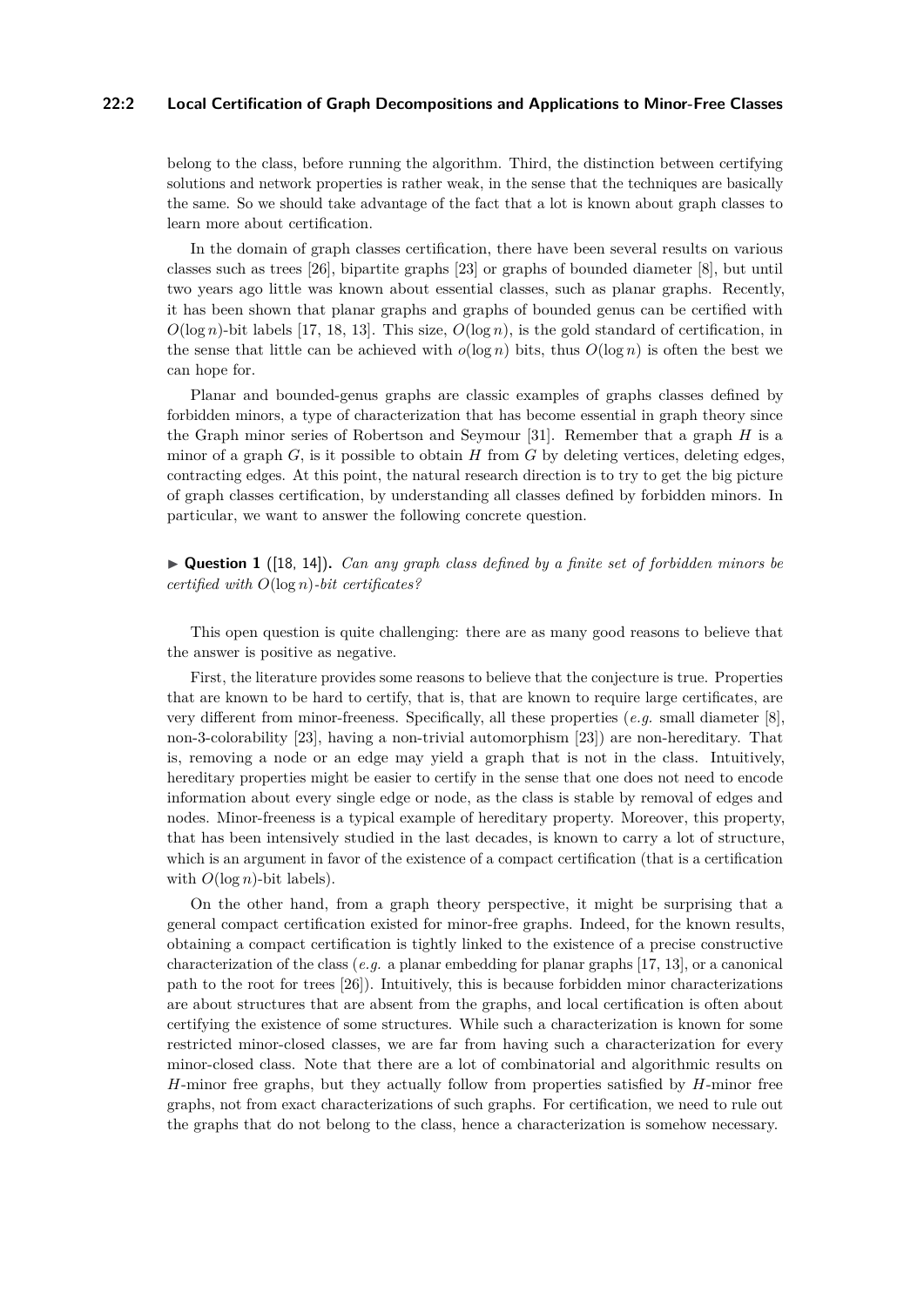# **1.1 Our results**

Answering Question [1](#page-1-0) seems unfortunately out of reach, at the current state of our knowledge. We have explained above about why designing compact certification is hard for classes that do not have a constructive characterization. We will later give some intuition about why lower bounds seem equally difficult to get. In this paper, we intend to build the foundations needed to tackle Question [1.](#page-1-0) More precisely, we have four types of contributions.

First, we show how to certify some graph decompositions. Such decompositions state how to build a class based on a few elementary graphs and a few simple operations. They are essential in structural graph theory, and more specifically in the study of minor-closed classes. Amongst the most famous examples of these theorems is the proof of the 4-Color Theorem [\[2\]](#page-15-6) or the Strong Perfect Graph Theorem [\[10\]](#page-15-7).

<span id="page-2-0"></span>Second, we show that by directly applying these tools, we can design compact certification for several *H*-minor free classes, for which a precise characterization is known. See Fig. [1](#page-2-0) and [2.](#page-2-1) That is, we answer positively Question [1,](#page-1-0) for several small minors, and show that our decomposition tools can easily be used.

| Class                                                | Optimal size     | Result                                   |
|------------------------------------------------------|------------------|------------------------------------------|
| $K_3$ -minor free                                    | $\Theta(\log n)$ | Equivalent to<br>acyclicity $[26, 23]$ . |
| Diamond-minor-free                                   | $\Theta(\log n)$ | Corollary 20                             |
| $K_4$ -minor-free                                    | $\Theta(\log n)$ | Corollary 20                             |
| $K_{2,3}$ -minor-free                                | $\Theta(\log n)$ | Corollary 20                             |
| $(K_{2,3}, K_4)$ -minor-free<br>$(i.e.$ outerplanar) | $\Theta(\log n)$ | Corollary 20                             |
| $K_{2,4}$ -minor-free                                | $\Theta(\log n)$ | See full version.                        |

<span id="page-2-1"></span>**Figure 1** Our main results for the certification of minor-closed classes.



**Figure 2** From left to right: the diamond, the clique on 4 vertices  $K_4$ , and the complete bipartite graph  $K_{2,3}$ .

Third, we do a systematic study of small minors to identify which is the first one that we cannot tackle. We first prove the following theorem.

 $\triangleright$  **Theorem 2.** *H-minor-free classes can be certified in*  $O(\log n)$  *bits when H has at most* 4 *vertices.*

Then, we extend this theorem to minors on five vertices with a specific shape, proving along the way new purely graph-theoretic characterizations for the associated classes. After this study, we can conclude that the next challenge is to understand  $K_5$ -minor free graphs.

Finally, we prove a general Ω(log *n*) lower bounds for *H*-minor-freeness for all 2-connected graphs *H*. This generalizes and simplifies the lower bounds of [\[17\]](#page-15-2) which apply only to  $K_k$ and  $K_{p,q}$ -minor-free graphs, and use ad-hoc and more complicated techniques.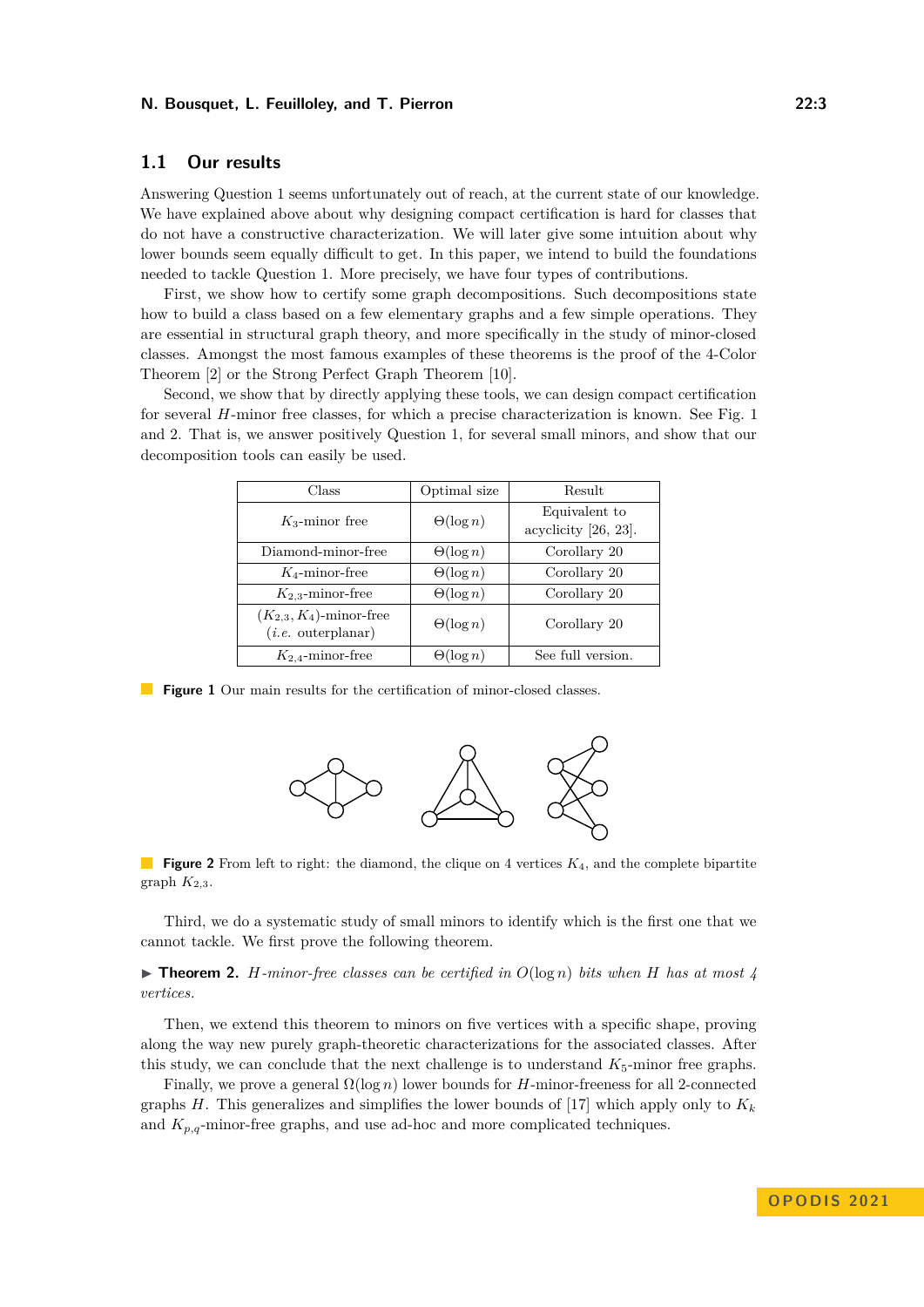## **22:4 Local Certification of Graph Decompositions and Applications to Minor-Free Classes**

At the end of the paper, we discuss why the current tools we have, both in terms of upper and lower bounds, do not allow settling Question [1.](#page-1-0) We list a few key questions that we need to answer before we can fully understand the certification of minor-closed classes, from the certification of classes with no tree minors to the certification *k*-connectivity, for arbitrary *k*.

# **1.2 Our techniques**

#### **General approach and challenges**

To give some intuition about our techniques, let us focus on a concrete example: *K*4-minorfree graphs. Remember that a graph has  $K_4$ -minor if we can get a  $K_4$  by deleting vertices and edges, and contracting edges. An alternative definition is that a graph has a *K*4-minor, if it is possible to find four disjoint sets of vertices, called *bags*, such that: each bag is connected, there is a path between each pair of bags, these paths and bags are all vertex-disjoint (except for the endpoints of the paths that coincide with vertices of the bags). See Figure [3.](#page-3-0)

<span id="page-3-0"></span>

**Figure 3** The graph on the left has a  $K_4$  minor. Indeed, the bags of the second definition are depicted in the picture in the middle, and it is easy to find the six disjoint paths that link them. Alternatively, one can get a  $K_4$  like the one of the right-most picture by contracting all the edges inside the bags, contracting the wavy paths between bags into edges, and deleting the dotted vertices and edges.

An important observation is that, if we take a collection  $F_1$ , ...,  $F_k$  of  $K_4$ -minor-free graphs, and organize them into a tree, by identifying pairs of vertices like in Figure [4,](#page-3-1) we get a *K*4-minor-free graph.

<span id="page-3-1"></span>

**Figure 4** The five graphs with plain edges on the left picture are  $K_4$ -minor free. Organizing them into a tree by identifying the nodes linked by dotted edges makes a larger *K*4-minor-free graph.

To see that, suppose that the graph we created has a  $K_4$ -minor. Then there exist bags and paths as described above. If the bags and paths are all contained in the same former  $F_i$ , then this  $F_i$  would not be  $K_4$ -minor-free, which is a contradiction. If it is not the case, then the bags and paths use vertices that belong to different subgraphs  $F_i$  and  $F_j$ . And because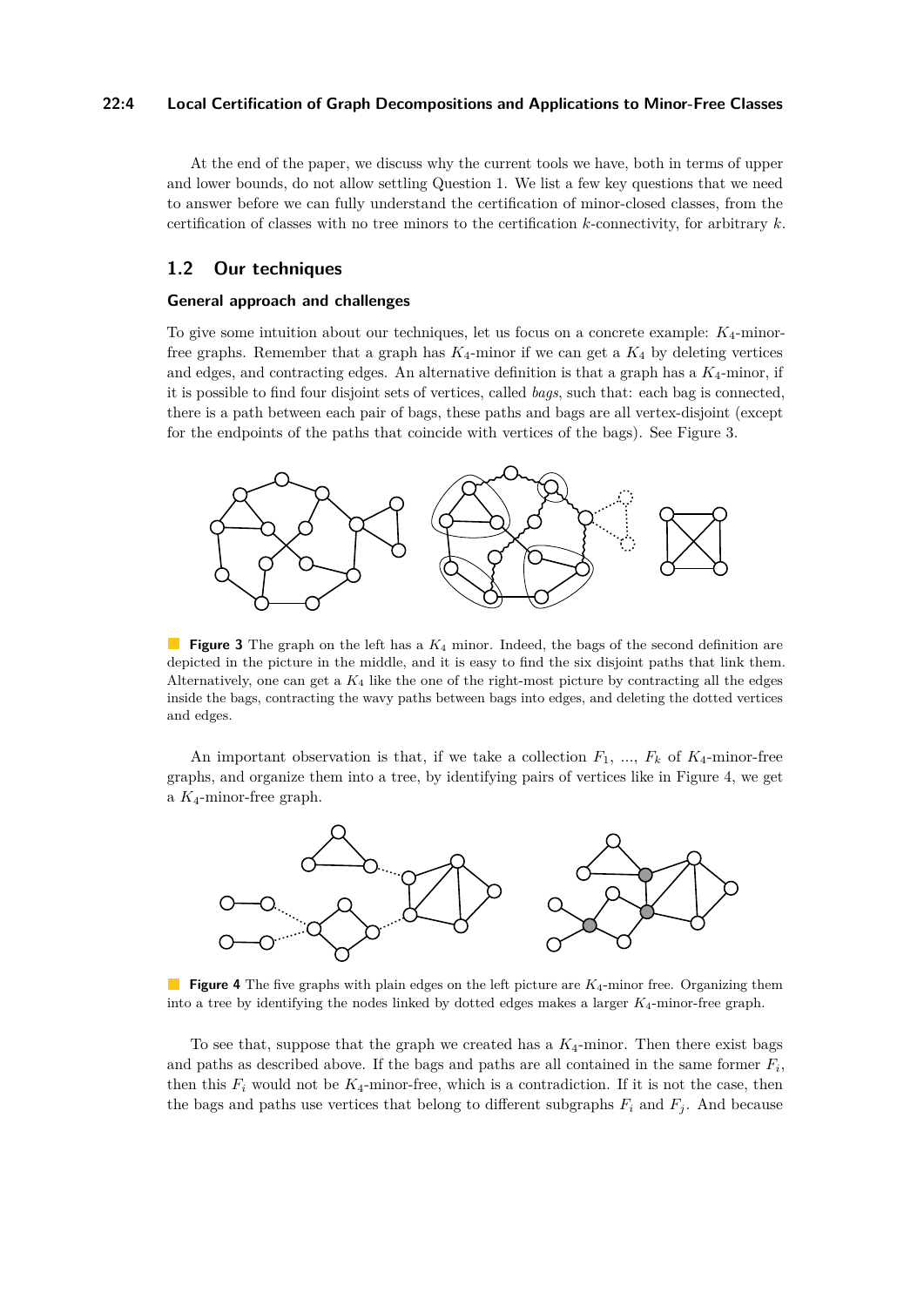of connectivity, they should use a vertex  $v$  that connects two such subgraphs (gray vertices in Figure [4\)](#page-3-1). Then the bags and paths cannot be vertex-disjoint as required, because at least two of them should use the vertex *v*.

As a consequence of the observation above, a classic way to study *K*4-minor-free graphs (as well as other classes) is to decompose the graph into maximal 2-connected components organized into a tree. This is called the *block-cut tree* of the graph, where every maximal 2-connected component is called a *block*. (Figure [4](#page-3-1) actually show the block-cut structure of the right-most graph.) This is relevant here because 2-connected *K*4-minor-free graphs have a specific structure; we will come back to this later.

Now, from the certification point of view, there is a natural strategy: first certify the structure of the block-cut tree, and then certify the special structure of each block. There are several challenges to face with this approach. First, to certify the block-cut tree, it is essential to be able to certify the connectivity of the blocks. Second, we need to avoid what we call certificate congestion, which is the issue of having too large certificates because we use too many layers of certification on some nodes. We now detail these two aspects, starting with the latter.

### **Avoiding certificate congestion**

In the block-cut tee of a graph, the blocks are attached to each other by shared vertices, the *cut vertices*. There is no bound on the number of blocks that are attached to a given cut vertex, and this is problematic for certification. Indeed, we cannot give to every node the list of the blocks it belongs to, as we aim for  $O(\log n)$  certificates, and such a list could contain  $\Omega(n)$  blocks. And even if we could fix the certification of the block-cut tree, the same problem would appear with the certification of the specific structure of each block: the cut vertices would have to hold a piece of certification for each block.

We basically have two tools to deal with this problem. The first one is not new, it is a degeneracy argument that already appeared in [\[17,](#page-15-2) [18\]](#page-15-3). A graph is *k*-degenerate if in every subgraph there exists a vertex that has degree at most  $k$ . Intuitively (and a bit incorrectly), this means that when we need to put a large certificate on a vertex, we can spread it on its some of its neighbors that have lower degree. A more precise statement is that, for *k*-degenerate graphs, we can transform a certification with  $O(f(n))$  labels *on the edges of the graphs*, into a classic certification with  $O(k \cdot f(n))$  labels on the vertices. This is relevant for our problem, as a priori there is less congestion on the edges, and minor-free classes have bounded degeneracy. Unfortunately, this is not enough for our purpose. We then build a second, more versatile tool. It consists in proving that it is possible to transform in mechanical way any certification of a graph or subgraph, into a certification that would put an empty certificate on some given vertex. Once we have this tool, we can adapt the certification of the blocks to work well in the block-cut tree: build the block-cut tree by adding blocks iteratively, making sure that the connecting node has an empty label in the certification of the newly added block.

See Section [3](#page-9-0) for the details on this topic.

#### **Certifying connectivity properties**

Connectivity properties have been studied before in distributed certification. Specifically, certifying that for two given vertices *s* and *t*, the *st*-connectivity is at least *k* has been studied in [\[26\]](#page-16-0) and [\[23\]](#page-16-1). But here we are interested in the connectivity of the graph itself, or in other words, in the *st*-connectivity between any pair of vertices. Clearly, proving *st*-connectivity for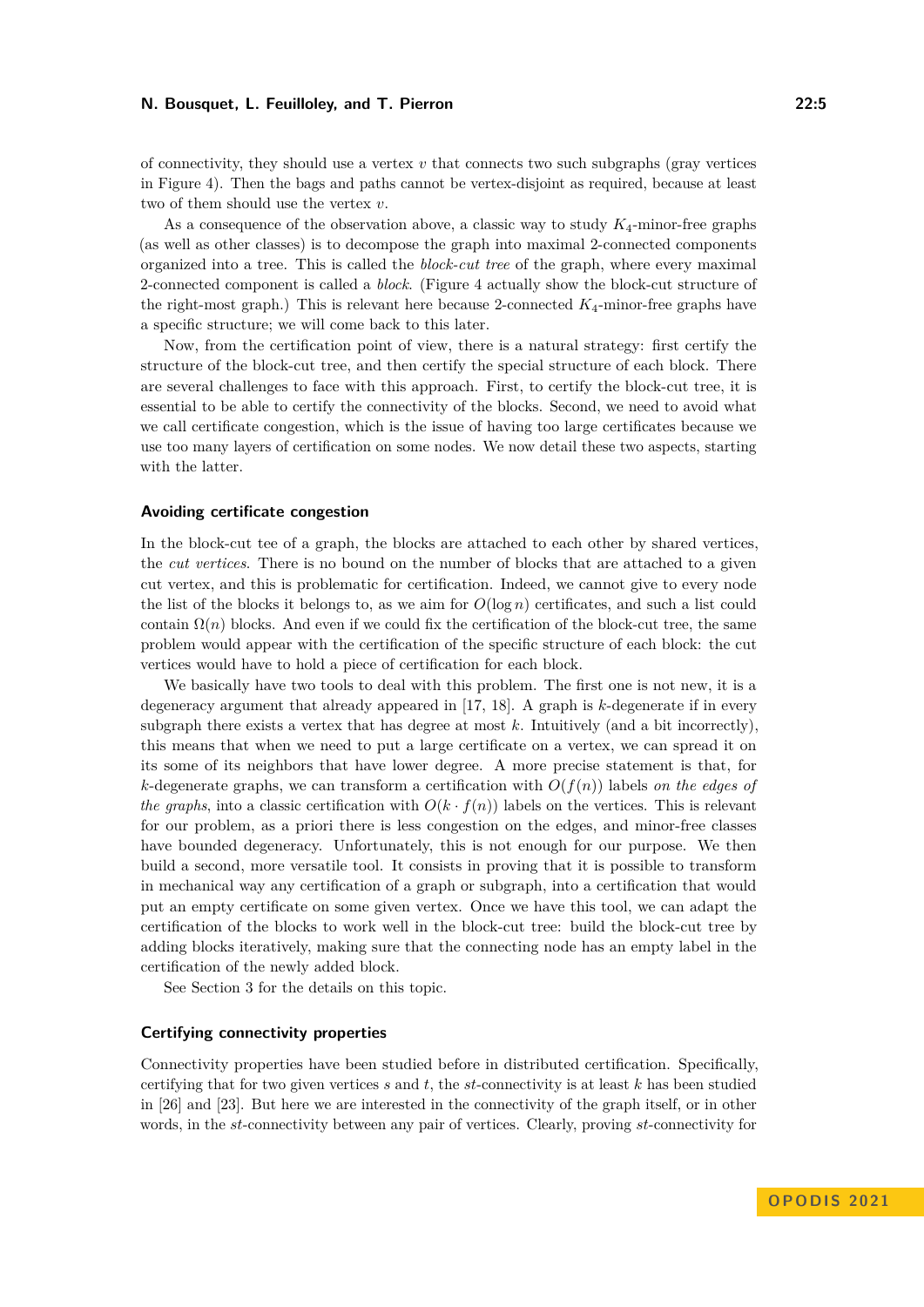## **22:6 Local Certification of Graph Decompositions and Applications to Minor-Free Classes**

any pair using the schemes of the literature would lead to huge certificates. Instead, we use the characterizations of *k*-connected graphs that are known for small values of *k*. There are various such characterizations, but they are all based on the same idea of *ear decomposition*.

To explain ear decompositions, consider a graph that we can build the following way (see Figure [5\)](#page-5-0). Start from an edge, and iteratively apply the following process: take two different nodes of the current graph and link them by a path whose internal nodes are new nodes of the graph. It is not hard to see that such a graph is always 2-connected. Remarkably, the converse is also true: any 2-connected graph can be built (or decomposed this way). This is called an open ear decomposition, and similar constructions characterize 2-edge connected graphs and 3-vertex-connected graphs.

<span id="page-5-0"></span>

**The Second Figure 5** Illustration of an open ear decomposition. The graph on the left can be built with the ear decomposition described on the right. First, put the bold edge. Then add the path of plain edges. Finally, add the dotted path, and the wavy path, which is just one edge.

The good thing about these constructions is that we can certify them, by describing and certifying every step. This requires some care, as when certifying a new path, we could increase the size of the certificates of the endpoints, that are already in the graph. Fortunately, the tools developed to avoid certificate congestions allow us to control the certificate size.

The details about the connectivity certification can be found in Section [4.](#page-10-0)

# **Putting things together**

Combining these techniques, we can prove the following theorem.

<span id="page-5-1"></span>▶ **Theorem 3.** *For any 2-connected graph H, if the 2-connected H-minor-free graphs can be certified with*  $f(n)$  *bits, then the H-minor-free graphs can be certified with*  $O(f(n) + \log n)$ *bits.*

Going back to our example, *K*4-minor-free graphs, given Theorem [3,](#page-5-1) we are left with certifying the 2-connected *K*4-minor-free graphs. As said above, these have a specific shape. More precisely, 2-connected *K*4-minor-free graphs have a nested ear decomposition, which is yet another type of ear decomposition, this time with additional constraints related to outerplanarity. We can certify this structure by adapting a construction from [\[17\]](#page-15-2) for outerplanar graphs.

More generally the 2-connected graphs corresponding to most of the classes of Figure [1](#page-2-0) have specific shapes that we can certify quite easily, which imply our compact certification schemes. We do this in Section [5.](#page-11-0) For example, the 2-connected *C*4-minor-free graphs are *K*<sup>2</sup> and *K*3, and the 2-connected diamond-minor-free graphs are the induced cycles. A special case is  $K_{2,4}$ , that has a more complicated structure, requiring to consider 3-connected components, and some more complicated substructures. Due to space constraints, this section is deferred to the full version [\[4\]](#page-15-0).

The full version also contains the study all the minors on at most 4 vertices, and all the minors on 5 vertices of some simple form. For these, we do not need new techniques on the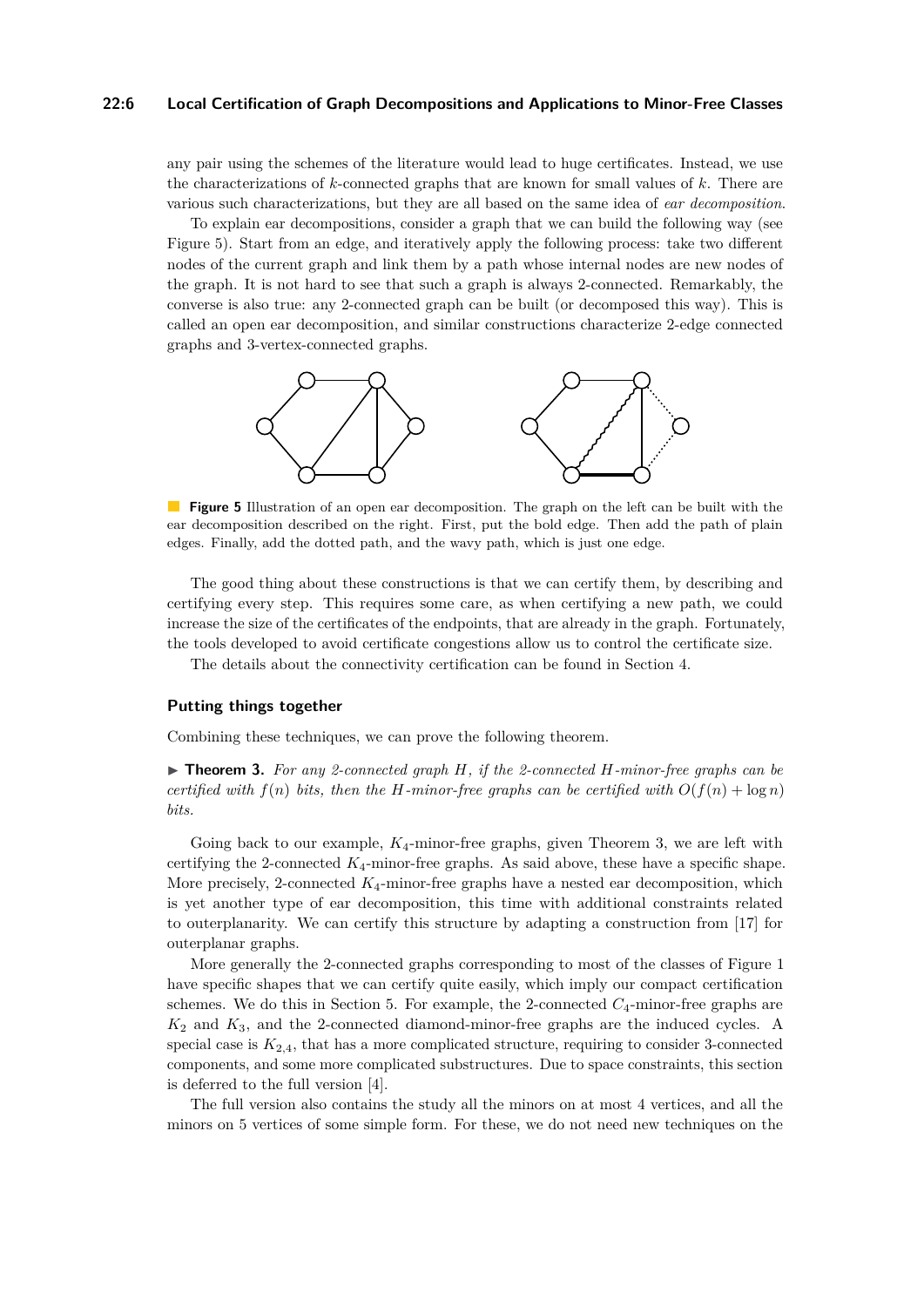certification side, but we need to work on the graph theory side to establish new characterizations, as for these minors the literature does not help. This might be of independent interest as we study the natural notion of *H*-minimal graph, which are the graph that have *H* as a minor, but for which any vertex deletion would remove this property.

#### **Lower bounds**

Towards the end of the paper, we show that  $\Omega(\log n)$ -bit labels are necessary to certify (2-connected) minor-free graph classes. When it comes to  $\Omega(\log n)$  lower bounds in our model, there are basically two complementary techniques (called *cut-and-plug techniques* in [\[14\]](#page-15-5)). Both techniques basically show that paths cannot be differentiated from cycles, if the certificates use  $o(\log n)$  bits. First, in [\[23\]](#page-16-1), the idea is to use many correct path instances, and to prove that we can plug them into an incorrect cycle instance, thanks to a combinatorial result from extremal graph theory. Second, in [\[19\]](#page-15-8), the idea is to consider a path, to cut it into small pieces, and to show via Sterling formula, that there exists a shuffle of these pieces that can be closed into a cycle.

Previous lower bounds for minor-free graphs in [\[17\]](#page-15-2) followed the same kind of strategies as [\[23\]](#page-16-1) and [\[19\]](#page-15-8), with the same type of counting arguments, more complicated constructions, and tackled only minors that were cliques or bicliques.

In this paper, we are able to do a black-box reduction between the path/cycle problem and the *H*-minor-freeness for any 2-connected *H*. This way we avoid explicit counting arguments, and get a more general result with a simpler proof.

# **1.3 Related work**

Local certification first appeared under the name of *proof-labeling schemes* in [\[26\]](#page-16-0), inspired by works on self-stabilizing algorithms (see [\[11\]](#page-15-9) for a book on self-stabilization). It has then been generalized under the name of *locally checkable proofs* in [\[23\]](#page-16-1), and the field has been very active since these seminal papers. In the following, we will focus on the papers about local certification of graph classes, but we refer to [\[14\]](#page-15-5) and [\[16\]](#page-15-10) for an introduction and a survey of local certification in general.

As said earlier, certification was first mostly about checking that the solution to an algorithmic problem was correct, a typical example being the verification of a spanning tree [\[26\]](#page-16-0). Some graph properties have also been studied, for example symmetry in [\[23\]](#page-16-1), or bounded diameter in [\[8\]](#page-15-1). Very recently, classes that are more central in graph theory have attracted attention. It was first proved in [\[30\]](#page-16-3), as an application of a more general method, that planar graphs can be certified with  $O(\log n)$  bits in the more general model of distributed interactive proofs. Then it was proved in [\[17\]](#page-15-2) that these graphs can actually be certified with  $O(\log n)$  bits in the classic model, that is, without interaction. This result was extended to bounded-genus graphs in [\[18\]](#page-15-3). Later, [\[13\]](#page-15-4) provided a simpler proof of both results via different techniques. It was also proved in [\[29\]](#page-16-4) that cographs and distance-hereditary graphs have compact distributed interactive proofs.

Still in distributed computing, but outside local certification, the networks with some forbidden structures have attracted a lot of attention recently. A popular topic is the distributed detection of some subgraph *H*, which consists, in the CONGEST (or CONGEST-CLIQUE) model to decide whether the graph contains *H* as a subgraph or not (see [\[7\]](#page-15-11) and the references therein). A related task is *H*-freeness testing, which is the similar but easier task consisting in deciding whether the graph is *H*-free or far from being *H*-free (in terms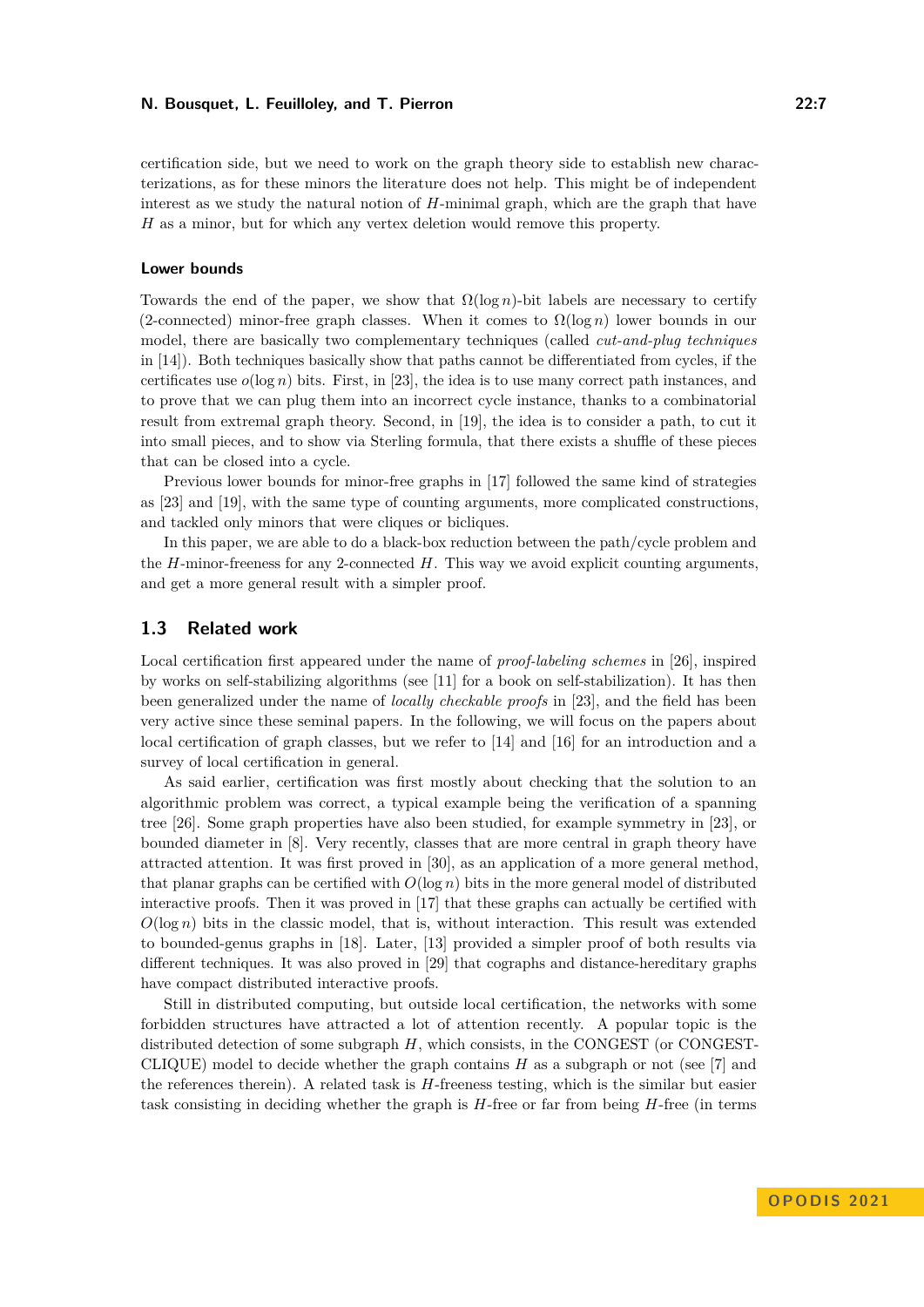## **22:8 Local Certification of Graph Decompositions and Applications to Minor-Free Classes**

of the number of edges to modify to get a *H*-free graph). This line of work was formalized by [\[6\]](#page-15-12) after the seminal work of [\[5\]](#page-15-13) (see [\[20\]](#page-16-5) and the references therein). To our knowledge, no detection/testing algorithm or lower bounds have been designed for *H*-minor-freeness.

Finally, we have mentioned in the introduction that certifying that the graph belongs to some given class is important because some algorithms are specially designed to work on some specific classes. For example, there is a large and growing literature on approximation algorithms for  $e,q$ , planar, bounded-genus, minor-free graphs. We refer to  $[15]$  for a bibliography of this area. There are also interesting works for exact problems in the CONGEST model, *e.g.* in planar graphs [\[21\]](#page-16-6), graphs of bounded treewidth or genus [\[24\]](#page-16-7) and minor-free graphs [\[25\]](#page-16-8). In particular the authors of [\[25\]](#page-16-8) justify the focus on minor-free graphs by the fact that this class allows for significantly better results than general graphs, while being large enough to capture many interesting networks. Very recently, [\[22\]](#page-16-9) proved general tight results on low-congestion short-cuts (an essential tool for algorithms in the CONGEST model) for graphs excluding a dense minor.

# **2 Preliminaries**

In this section, we define formally the notions we use and describe some useful known certification building blocks.

# **2.1 Graphs and minors**

Let  $G = (V, E)$  be a graph. Let  $X \subseteq V$ . The *subgraph of G induced by* X is the graph with vertex set *X* and edge set  $E \cap X^2$ . The graph  $G \setminus X$  is the subgraph of *G* induced by  $V \setminus X$ . A graph *G*' is a *subgraph* of *G* if  $V' \subseteq V$  and  $E' \subseteq E$ . For every  $v \in V$ ,  $N(v)$  denotes the *neighborhood of v* that is the set of vertices adjacent to *v*. The graph *G* is *d-degenerate* if there exists an ordering  $v_1, \ldots, v_n$  of the vertices such that, for every *i*,  $N(v_i) \cap \{v_{i+1}, \ldots, v_n\}$  has size at most *d*. It refines the notion of maximum degree since any graph of maximum degree  $\Delta$  are indeed  $\Delta$ -degenerate (but the gap between  $\Delta$  and the degeneracy can be arbitrarily large). Let  $u, v \in V$ , a *path* from *u* to *v* is a sequence of vertices  $v_0 = u, v_1, \ldots, v_\ell = v$  such that for every  $i \leq \ell - 1$ ,  $v_i v_{i+1}$  is an edge. It is a *cycle* if  $v_\ell v_0$  also exists.

A graph *G* is *connected* if there exists a path from *u* to *v* for every pair  $u, v \in V$ . All along the paper, we only consider connected graphs. Indeed, in certification, the nodes can only communicate with their neighbors, so no node can communicate with nodes of another connected component.

A vertex *v* is a *cut-vertex* if  $G \setminus \{v\}$  is not connected. If *G* does not contain any cut-vertex, *G* is *2-(vertex)-connected*. If the removal of any edge does not disconnect the graph, we say that *G* is *2-edge-connected*. A graph is *k-(vertex)-connected* if there does not exist any set *X* of size  $k-1$  such that  $G \setminus X$  is not connected. To avoid cumbersome notations, we will simply write *k*-connected for *k*-vertex-connected.

A graph *H* is a *minor of G* if *H* can be obtained from *G* by deleting vertices, deleting edges and contracting edges. Equivalently, it means that, if *G* is connected, there exists a partition of *V* into connected sets  $V_1, \ldots, V_{|H|}$  such that there is (at least) an edge between *V*<sub>i</sub> and *V*<sub>*j*</sub> if  $h_i h_j$  is an edge of *H*. We say that  $V_1, \ldots, V_{|H|}$  is a *model of H*. The graph *G* is *H*-minor-free if it does not contain *H* as a minor.

# **2.2 Local computation and certification**

We assume that the graph is equipped with unique identifiers in polynomial range  $[1, n<sup>k</sup>]$ , thus these identifiers can be encoded on  $O(\log n)$  bits.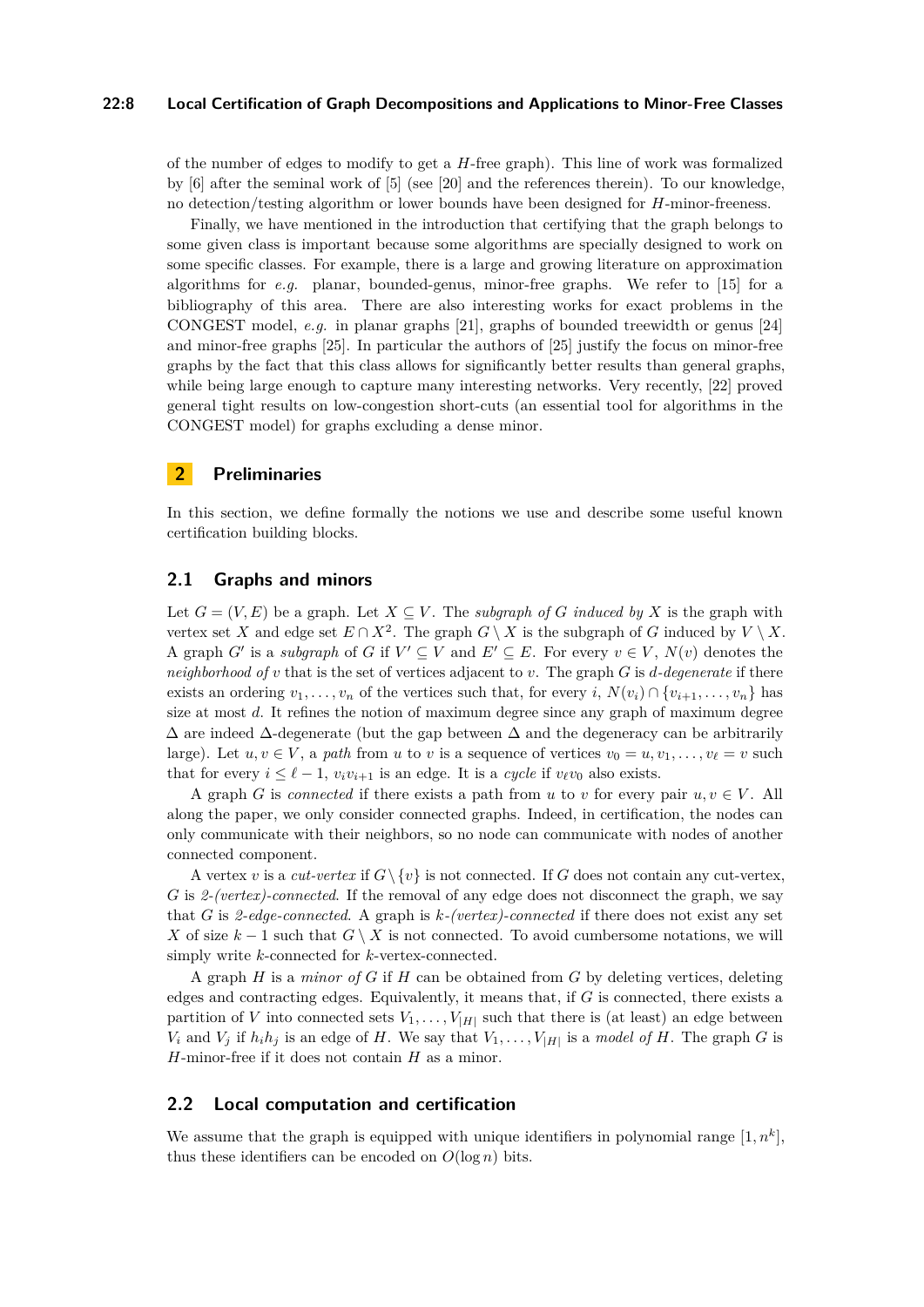Local certification is a mechanism for verifying properties of labeled or unlabeled graphs. In this paper we will use a local certification at distance 1, which is basically the model called *proof-labeling schemes* [\[26\]](#page-16-0). A convenient way to describe a local certification is with a prover and a verifier. The *prover* is an external entity that assigns to every node  $v$  a certificate  $c(v)$ . The *verifier* is a distributed algorithm, in which every node *v* acts as follows: *v* collects the identifiers and the certificates of its neighbor and itself, and outputs a decision *accept* or *reject*. A local certification certifies a graph class  $\mathcal C$  if the following two conditions are verified:

- **1.** For every graph of  $\mathcal{C}$ , the prover can find a certificate assignment such that the verifier accepts, that is, all nodes output *accept*.
- **2.** For every graph not in  $\mathcal{C}$ , there is no certificate assignment that makes the verifier accept, that is, for every assignment, there is at least one node that rejects.

The size of the certificate of C is the largest size of a certificate assigned to a node of a graph of C.

Note that to describe a local certification, the only essential part is the verifier algorithm, the prover is just a way to facilitate the description of a scheme.

In this paper, we are going to use a variant of the model above, called *edge certification*, where the certificates can be assigned on both the nodes and the edges. See Subsection [3.1.](#page-9-1)

# <span id="page-8-1"></span>**2.3 Known building blocks for graph certification**

There are few known certification schemes that we are going to use intensively as building blocks in the paper.

## <span id="page-8-0"></span> $\blacktriangleright$  **Lemma 4** ([\[26,](#page-16-0) [1\]](#page-15-15)). *Acyclicity can be certified in O*(log *n*) *bits.*

The classic way to certify that the graph is acyclic, is for the prover to choose a root node, and then to give to every node as its certificate its distance to the root. The nodes can simply check that the distances are consistent.

The same idea can be used to certify a *spanning tree* of the graph, encoded locally at each node by the pointer to its parent, which is simply the ID of this parent. The scheme is the same, except that the prover, in addition to the distances, gives the ID of the root, and the verification algorithm checks that all nodes have been given the same root-ID, and only takes into account the edges that correspond to pointers (also the root checks that its ID is the root-ID). A spanning tree is a very useful tool to broadcast the *existence of a vertex satisfying a locally checkable property*: simply choose a spanning tree rooted at the special vertex, encode it locally with pointers and certify it. Then the root can check that indeed it has the right property, and all the other vertices know that such a vertex exists.

Finally, with the same ideas, one can easily deduce  $O(\log n)$  certification for paths. We just add to the acyclicity scheme the verification that the degree of every node is at most 2. Note that cycles do not need certificates to be verified: every node just checks that it has degree exactly 2.

Let us now define a graph class that will appear in several decompositions.

▶ **Definition 5.** *A* path-outerplanar *graph is a graph that admits a path P that can be drawn on a horizontal line, such that all the edges that do not belong to P can be drawn above that line without crossings. The edges are said to be* nested*.*

We are going to use the two following classic results as black boxes.

 $\blacktriangleright$  **Lemma 6** ([\[17\]](#page-15-2)). Path-outerplanar graphs can be certified with  $O(\log n)$ -bit certificates.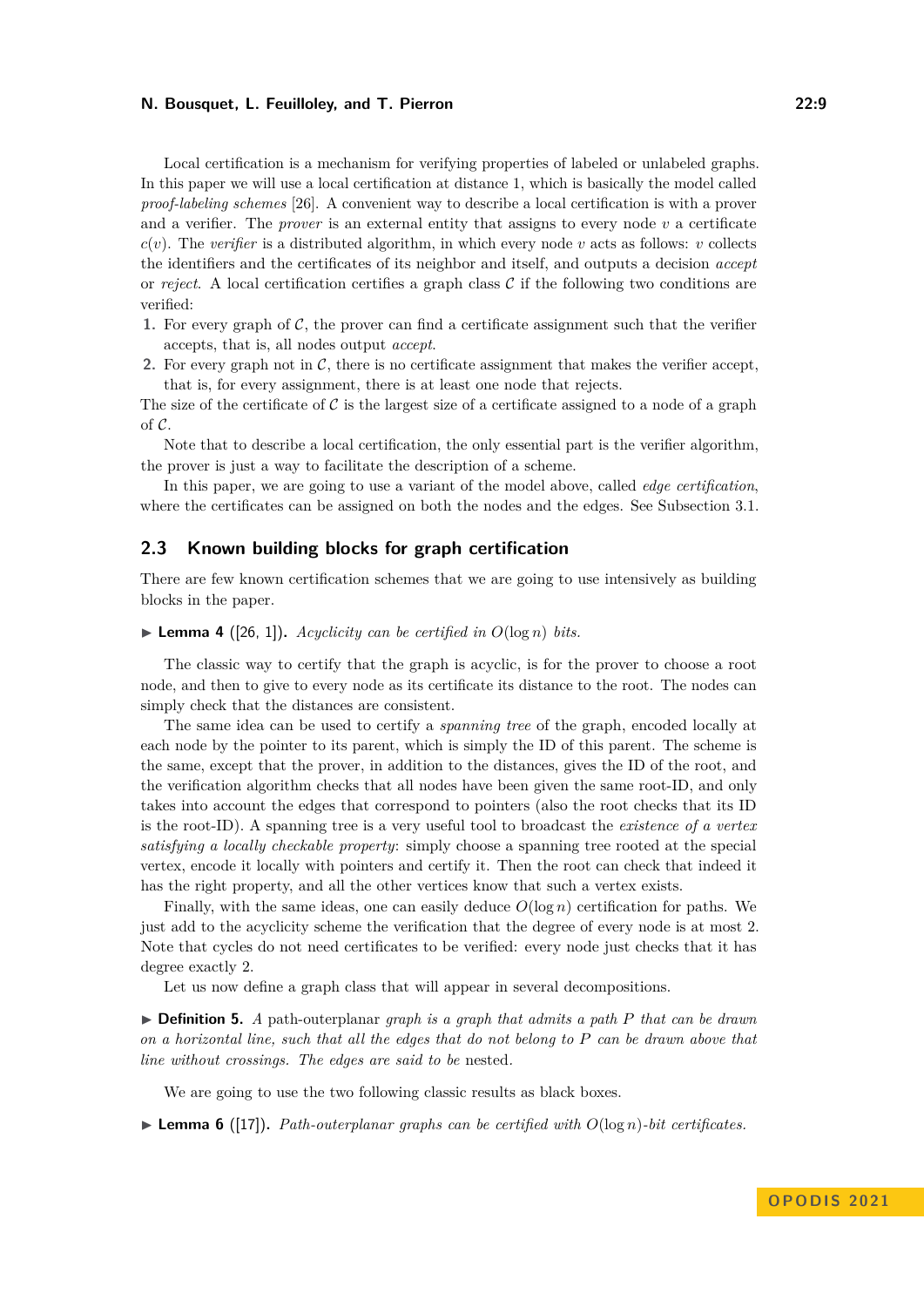**• Lemma 7** ([\[26\]](#page-16-0)). *Every graph class can be certified with*  $O(n^2)$  *bits.* 

The idea of the scheme is that the prover gives to every node *v* the map of the graph, *e.g.* as an adjacency matrix, along with the position of  $v$  in this map. Then every node can check that it has been given the same map as its neighbors, and that the map is consistent with its neighborhood in the network.

## **Organization of the paper**

The full version of the paper contains more material than this short version. First, we had to remove the majority of the proofs from the short version. As a consequence, some parts of the paper are mainly lists of lemmas, but the intuition provided in the introduction should be enough to follow the articulation of the reasoning. Also, as said before, several full sections of the paper appear only in the full version [\[4\]](#page-15-0).

# <span id="page-9-0"></span>**3 Avoiding certificate congestion**

One can obtain many structured graph classes like minor free graphs with "gluing" operations, for instance, by identifying vertices of two graphs of the class. If we have a certification for both graphs, we would like to simply take both certificate assignments to certify the new graph. However, for the vertex on which the two graphs are glued, the size of the certificate might have doubled. While it is not a problem for bounded degree graphs, it can become problematic if many gluing operations occur around the same vertex, since this vertex would get an additional certificate from each operation. In this section, we present two ways to tackle these issues, that will be used in the forthcoming sections.

The first one consists in shifting the certification on edges instead of vertices, which helps in the sense that when gluing on vertices the edge certificate can remain unchanged. As we will see, the edge setting is equivalent to the usual vertex certification for nice enough classes. The second option uses that one can (almost) freely assume that a given vertex has an empty label in a correct certification.

# <span id="page-9-1"></span>**3.1 Edge certification and degeneracy**

Transforming a node certification into an edge certification can always be done without additional asymptotic costs: just copy on every edge the certificate of the two endpoints, and adapt the verification algorithm accordingly. Transforming an edge certification into a node certification is also always possible, by giving a copy of the edge label to each of its endpoint. But this transformation can drastically increase the certificate size: if an edge certification uses  $\Omega(f(n))$ -bit labels, the associated node certification might use  $\Omega(n \cdot f(n))$ -bit if the maximum degree of the graph is linear. The following theorem ensures that in degenerate graph classes there is a more efficient transformation that permits to drastically reduce the size of the certificate.

▶ **Theorem 8** ([\[18\]](#page-15-3))**.** *Consider an edge certification of a graph class* C *where the edges are labeled with*  $f(n)$ *-bit certificates.* If C *is d*-degenerate, then there exists a (node) certification *with*  $d \cdot f(n)$ -bit certificates.

Note that *H*-minor free graphs have degeneracy  $O(h\sqrt{\log h})$  where  $h = |V(H)|$  [\[27,](#page-16-10) [33\]](#page-16-11). Therefore, we can freely put labels on edges when certifying classes defined by forbidden minors.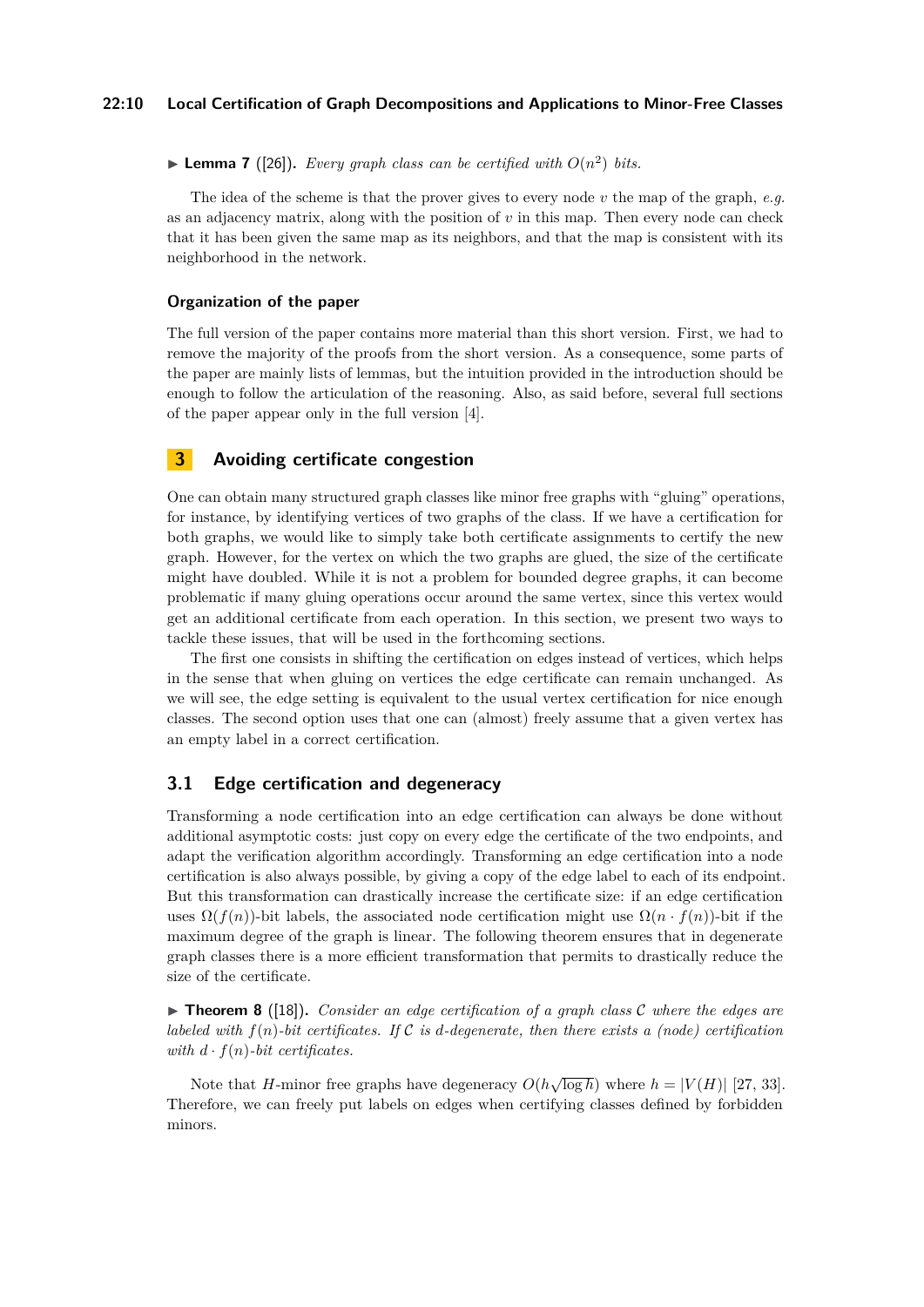# **3.2 Certification with one empty label**

In this part, our goal is to erase the certificate of a node. To this end, we first consider certification of spanning trees and strengthen both Lemma [4](#page-8-0) and the discussion that followed in Subsection [2.3.](#page-8-1) We then extend this intermediate step to every graph class in Lemma [10.](#page-10-1)

 $\blacktriangleright$  **Lemma 9.** Let *T* be a spanning tree of *G*. There exists a certification of *T* that does not *assign a label to the root, and uses the same certificate as the classic tree certification (cf. Subsection [2.3\)](#page-8-1) on the other nodes.*

A *pointed graph* is a graph with one selected node. Given a class, one can build its pointed version by taking for each graph all the pointed versions of it.

<span id="page-10-1"></span> $\blacktriangleright$  **Lemma 10.** *Consider a class C that can be certified with certificates of size*  $f(n)$ *. One can certify the pointed class of* C *with*  $O(f(n) + \log n)$  *bits, without having to put certificates on the selected node.*

The previous results can be easily iterated: one can always remove the labels of *k* nodes (as long as they are pairwise non-adjacent) to the cost of a factor *k* in the size of the certificates. Therefore, the result extends to the case of *k*-independent pointed classes (i.e. where an independent set of size at most *k* is selected instead of only one vertex).

 $\triangleright$  **Corollary 11.** *Consider a class that can be certified with certificates of size*  $f(n)$ *. One can certify the k*-independent pointed class with  $O(kf(n) + k \log n)$  bits, without having to put *certificates on the selected nodes.*

Moreover, with more constraints on the structure of the set of pointed vertices (for instance if they are all at distance at least 3), one could even obtain certificate of size  $O(f(n) + k \log n)$  (since every node receives the certificate of at most one selected node).

# <span id="page-10-0"></span>**4 Connectivity and connectivity decompositions**

In this section, we study the certification of connectivity properties and connectivity decompositions, in particular the block-cut tree mentioned in the introduction.

An *ear decomposition* is a way to build a graph by iteratively adding paths, the so-called *ears*. Ear decompositions are central tools for decades in structural graph theory and are used in many decomposition or algorithmic results. There exists various variants of this process, that characterize different classes and properties. For certification, these decompositions happen to be easier to manipulate than some other types of characterizations since they are based on iterative construction of the graph, and use paths, which are easy to certify. These paths are convenient since we can "propagate" some quantity of information on them as long as every vertex belongs to a bounded number of paths. In this section, we remind several such decompositions, and use them to certify various connectivity properties and decompositions.

Let us start with 2-connectivity. A graph *G* has an *open ear decomposition* if *G* can be built, by starting from a single edge, and iteratively applying the following process: take two different nodes of the current graph and link them by a path whose internal nodes are new nodes of the graph (such a path is called *an ear*). Note that this path can be a single edge, and then there is no new node. Let an *inner node* of an ear be a vertex that is created with this ear, and let a *long ear* be an ear with at least one inner node.

▶ **Theorem 12** ([\[35\]](#page-16-12) reformulated). A graph is 2-connected if and only if it has an open ear *decomposition.*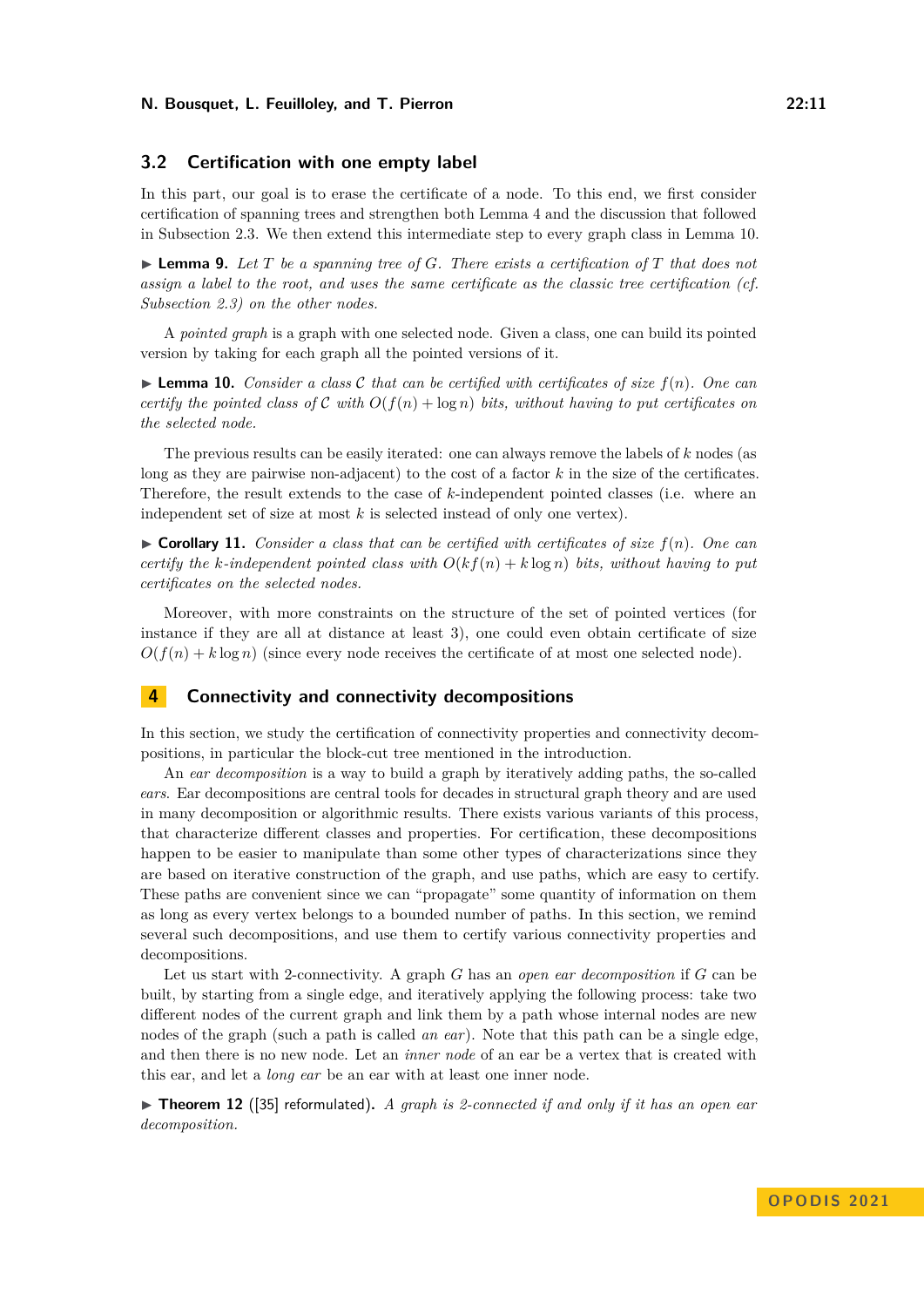## **22:12 Local Certification of Graph Decompositions and Applications to Minor-Free Classes**

As described in the introduction, we use this characterization to certify vertex and edge 2-connectivity.

- $\blacktriangleright$  **Lemma 13.** *2*-connected graphs can be certified with  $O(\log n)$  bits.
- $\triangleright$  **Corollary 14.** *2-edge-connected graphs can be certified with*  $O(\log n)$  *bits.*

A more refined type of ear decomposition characterizes the 3-vertex-connected graphs, based on *Mondshein sequences*.

 $\triangleright$  **Definition 15** ([\[32,](#page-16-13) [28,](#page-16-14) [9\]](#page-15-16)). Let ru and rt be two edges of a graph G. A Mondshein sequence through *rt*, avoiding *u is an open ear decomposition of G such that:*

- **1.** *rt is in the first ear.*
- **2.** *the ear that creates node u is the last long ear, u is its only inner vertex, and it does not contain ru.*
- **3.** *the ear decomposition is non-separating, that is, for every long ear except the last one, every inner node has a neighbor that is created in a later ear.*

 $\triangleright$  **Theorem 16** ([\[9,](#page-15-16) [32\]](#page-16-13)). Let ru and rt be two edges of a graph *G*. The graph *G* is 3-vertex*connected if and only if it has a Mondshein sequence through rt avoiding u, and there are three internally vertex-disjoint path between t and u.*

We can translate this theorem into a compact certification.

 $\triangleright$  **Corollary 17.** *3-connectivity can be certified with*  $O(\log n)$  *bits on vertices and*  $O(1)$  *bits on edges.*

With the tools we previously introduced, we can now certify a well-known decomposition into parts of higher connectivity, called the *block-cut tree*. This allows to prove the following result. Due to space constraint, the needed definition and proof only appear in the full version [\[4\]](#page-15-0).

▶ **Theorem 3.** *For any 2-connected graph H, if the 2-connected H-minor-free graphs can be certified with*  $f(n)$  *bits, then the H-minor-free graphs can be certified with*  $O(f(n) + \log n)$ *bits.*

# <span id="page-11-0"></span>**5 Application to** *C***4,** *C***5, Diamond,** *K***<sup>4</sup> and** *K***<sup>2</sup>***,***<sup>3</sup> minor-free graphs**

This section is devoted to the certification of *C*4-minor-free, diamond-minor-free graphs,  $K_4$ -minor-free graphs and  $K_{2,3}$ -minor-free graphs. All the proofs can be found in the full version [\[4\]](#page-15-0). They will all follow the same structure: prove that the 2-connected components, which are more structured, can be certified with small labels, and then use Theorem [3](#page-5-1) to conclude for the general case.

A *nested ear decomposition* is an open ear decomposition that starts from a path, with two properties: (1) both ends of an ear have to be connected to the same ear, and (2) for every ear, the ears that are plugged onto it are nested. Eppstein proved in [\[12\]](#page-15-17) that, for 2-connected graphs, being *K*4-minor-free is equivalent to having a nested ear decomposition. Therefore, we get the following.

 $\blacktriangleright$  **Theorem 18.** 2-connected  $K_4$ -minor-free graphs can be certified with  $O(\log n)$ -bit labels.

We now extend the techniques to other small graphs, but before we prove a simple statement for the case of  $C_5$ .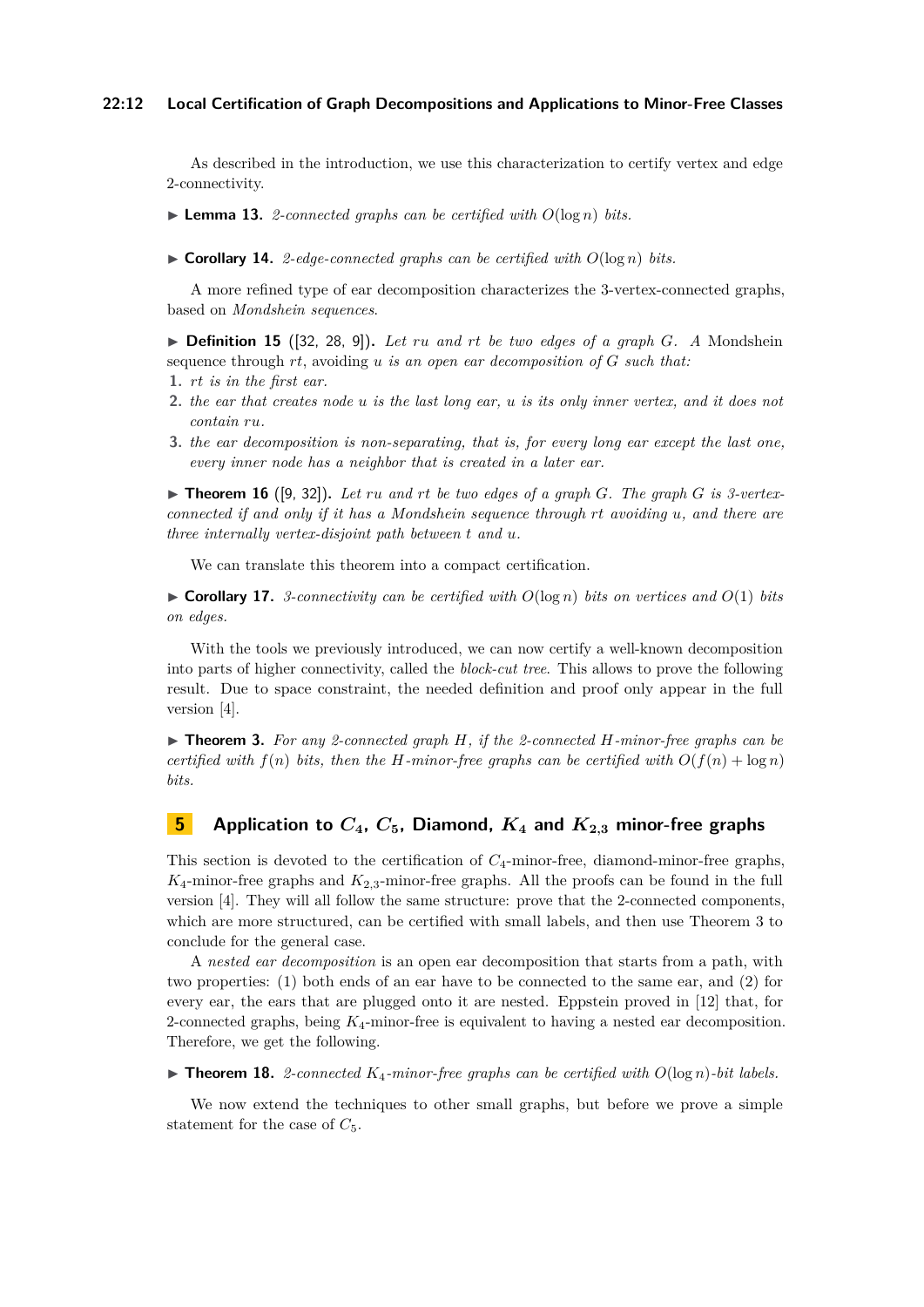**Example 19.** 2-connected  $C_5$ -minor free graphs are either graphs of size at most 4 or  $K_{2,p}$ *or*  $K'_{2,p}$  *which is the complete bipartite graph*  $K_{2,p}$  *plus an edge between the two vertices on the set of size* 2*.*

<span id="page-12-0"></span> $\triangleright$  **Corollary 20.** *The following classes of graphs can be certified with*  $O(\log n)$  *bit certificates: C*4*-minor-free graphs, C*5*-minor free graphs, diamond-minor-free graphs, house-minor free graphs*[1](#page-12-1) *, outerplanar graphs (that is* (*K*2*,*3*, K*4)*-minor-free graphs), K*2*,*3*-minor-free and K*4*-minor-free graphs.*

# **6 Lower bounds**

In this section, we show logarithmic lower bounds for *H*-minor-freeness for every 2-connected graph *H*. These results generalize the lower bounds of [\[17\]](#page-15-2) for  $K_k$  and  $K_{p,q}$ . Our technique is a simple reduction from the certification of paths, via a local simulation. In contrast, the proofs of [\[17\]](#page-15-2) were ad-hoc adaptations of the constructions of [\[23\]](#page-16-1) and [\[19\]](#page-15-8), with explicit counting arguments. Moreover, our lower bounds apply in the stronger model of locally checkable proofs, where the verifier can look at a constant distance.

<span id="page-12-2"></span>▶ **Theorem 21.** *For every 2-connected graph H, certifying H-minor-freeness requires* Ω(log *n*) *bits.*

Let us start by proving a couple of lemmas. Let *H* be a 2-connected graph, and let  $e = uv$ be an arbitrary edge of *H*. Let  $H^-$  be the graph  $H \setminus e$ . Note that  $H^-$  is connected. We are going to consider copies of  $H^-$ , that we index as  $H_i^-$ 's, and where the copies of the nodes *u* and *v* will be called  $u_i$  and  $v_i$ . Let  $P$  be the class of all the graphs that can be made by taking some *k* copies of  $H^-$ , and by identifying for every  $i \in [1, k-1]$ ,  $v_i$  with  $u_{i+1}$ . In other words, P is the set of paths, where every edge is a copy of  $H^-$ . The class C is the same as P except that we close the paths into cycles, that is, we identify  $v_k$  with  $u_1$ .

 $\blacktriangleright$  **Lemma 22.** The graphs of  $\mathcal{P}$  are all H-minor-free, and the graphs of  $\mathcal{C}$  all contain H as a *minor.*

**Proof.** Let *G* be a graph of P. Note that every vertex  $v_i$  (identified with  $u_{i+1}$ ) for  $i \in$ {1*, ..., k* − 1}, is a cut vertex of *G*. Therefore, since *H* is 2-connected, a model of *H* can only appear between two such nodes. By construction this cannot happen, as the graphs between the cut vertices are all  $H^-$ . Thus *G* is *H*-minor-free.

Now let *G* be a graph of C. We claim that *G* contains *H* as a minor. Consider the following model of  $H$ . Any  $H_i^-$  is a model of  $H$  except for the edge  $uv$ . Since we have made a cycle of  $H_i^{-}$ 's, there is a path between  $v_i$  and  $u_i$  outside  $H_i^{-}$ , and this path finishes the model of  $H$ .

 $\blacktriangleright$  **Lemma 23.** Let *H* be a 2-connected graph. If there is a certification with  $O(f(n))$  bits for *H-minor-free graphs, then there is a*  $O(f(n))$  *certification for paths.* 

Now Theorem [21](#page-12-2) follows from the fact that paths cannot be certified with  $o(\log n)$ bits [\[26,](#page-16-0) [23\]](#page-16-1). Note that this also applies in the locally checkable proof setting, as soon as the number of copies of *H*<sup>−</sup> is large enough, since the lower bound for paths also applies to locally checkable proofs.

<span id="page-12-1"></span><sup>&</sup>lt;sup>1</sup> The *house* being a  $C_4$  plus a vertex connected to two consecutive vertices of the  $C_4$ .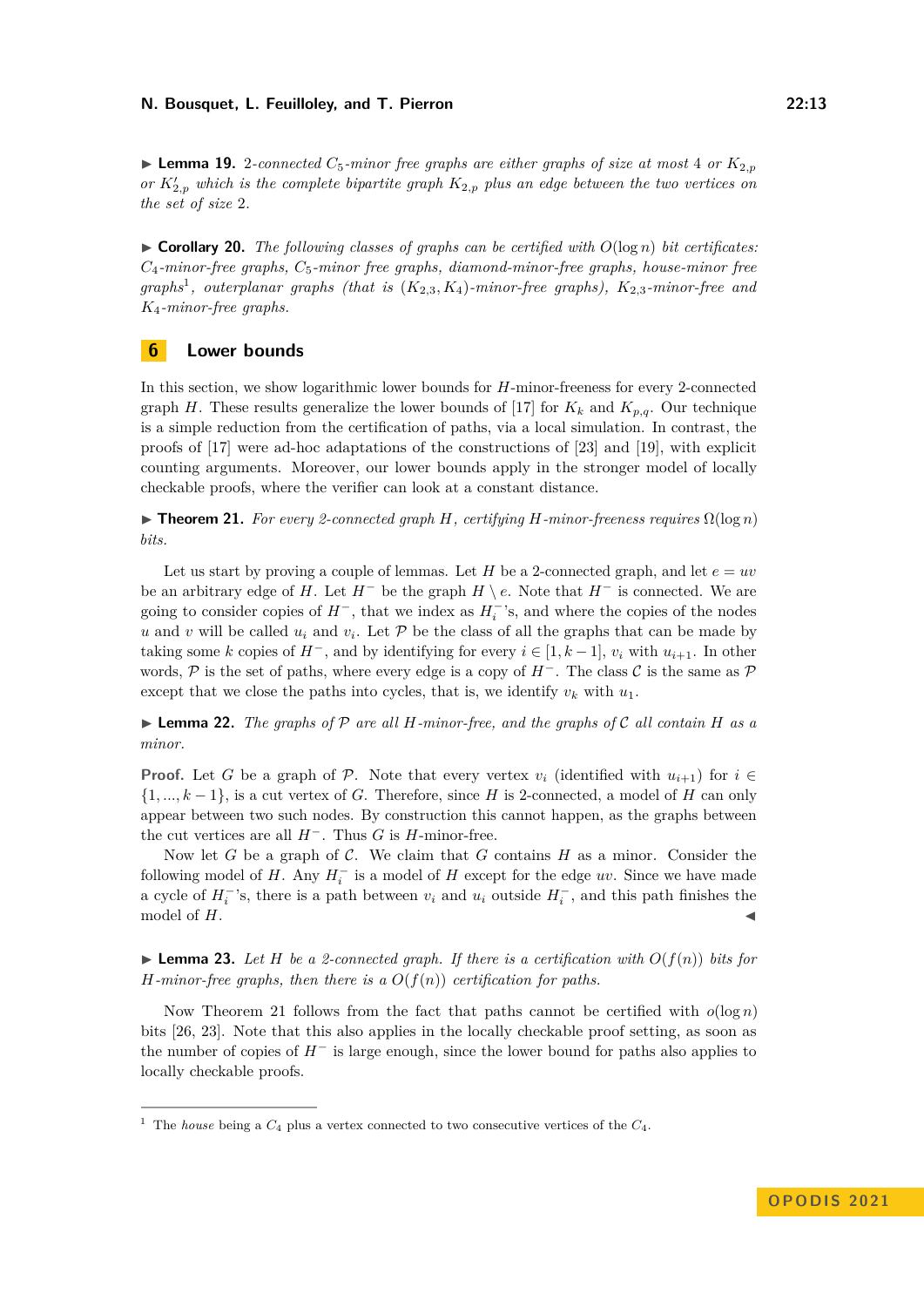### **22:14 Local Certification of Graph Decompositions and Applications to Minor-Free Classes**

# **7 Discussion**

#### **Milestones to go further**

In this paper, we develop several tools and use them to show that some minor closed graph classes can be certified with  $O(\log n)$  bits. While these tools probably permit certifying new classes, we simply wanted to illustrate their interest. Let us now discuss the tools that are missing in order to tackle the general question on *H*-minor-freeness and which steps can be interesting to tackle it.

First, as we explained in the section of the full version concerned with 5 vertices, certification of *H*-minor free classes seems easier when *H* is sparse. One first question that might be interested to look at is the following:

<span id="page-13-2"></span> $\blacktriangleright$  **Question 24.** Let T be a tree. Can T-minor free graphs be certified with  $O(\log n)$  bits?

The answer to this question for small graphs *H* (up to 5 vertices) is not very interesting, since the number of vertices of degree at least 3 is bounded (and then the whole structure of the graph is "simple"). Even if it remains simple for any *H*, there is no trivial argument allowing us to certify these nodes with  $O(\log n)$  bits.

A natural approach to tackle Conjecture [1](#page-1-0) would consist in an induction on the size of *H*. Indeed, knowing how to certify  $H \setminus x$  for any possible *x* may help to certify *H*. The basic idea would consist in separating two cases. 1) When *H* is not heavily connected where we can heavily use the fact that we can  $H \setminus x$  can be certified. And 2) when *H* is heavily connected, try to use a more general argument. A first step toward step 1) would consist in proving that if *H*-minor-freeness can be certified, then so is  $H + K_1$ -minor-freeness<sup>[2](#page-13-0)</sup>. We proved it for five vertices in the full version, but the proof heavily uses the structure of the graphs on four vertices. One can then naturally ask the following general question:

<span id="page-13-1"></span> $\blacktriangleright$  **Question 25.** Let *H* be a graph. Can  $(H + K_1)$ -minor free graphs be certified with  $O(\log n)$ *bits when H can be certified with O*(log *n*) *bits?*

As in the proof of the analogue theorem for 5 vertices in the full version, we know that we can assume that *G* is *H*-minimal. Even if most of the techniques we use are specific, some (basic) general properties of *H*-minimal graphs which might be useful to tackle this question.

In structural graph theory, a particular class of *H*-minimal graphs received a considerable attention which are minimally non-planar graphs, in order words, graphs *G* that are minimal and that contains either a  $K_5$  or a  $K_{3,3}$  as a minor. It might be interesting to determine if minimally non-planar graphs can be certified with  $O(\log n)$  bits.

Note that if we can answer positively Question [25](#page-13-1) positively, the second step would consist in proving the conjecture when we add to *H* a vertex attached to a single vertex of *H*. Proving this case would, in particular, imply a positive answer to Question [24.](#page-13-2)

If we want to consider dense graphs, the questions seem to become even harder. In particular, one of the first main complicated *H*-minor class to deal with is probably the class of *K*5-free graphs. There are several reasons for that. First, it is the smallest 4-connected graph and the hardness to certify seem to be highly related to the connectivity of the graph that is forbidden as a minor. The second reason is that it is the smallest graph for which *H*-minor free graphs is a super class of planar graphs. In other words, we cannot take advantage of the "planarity" of the graph (formally or informally) to certify the graph class. We then ask the following question:

<span id="page-13-0"></span> $2 H + K_1$  is the graph *H* plus an isolated vertex.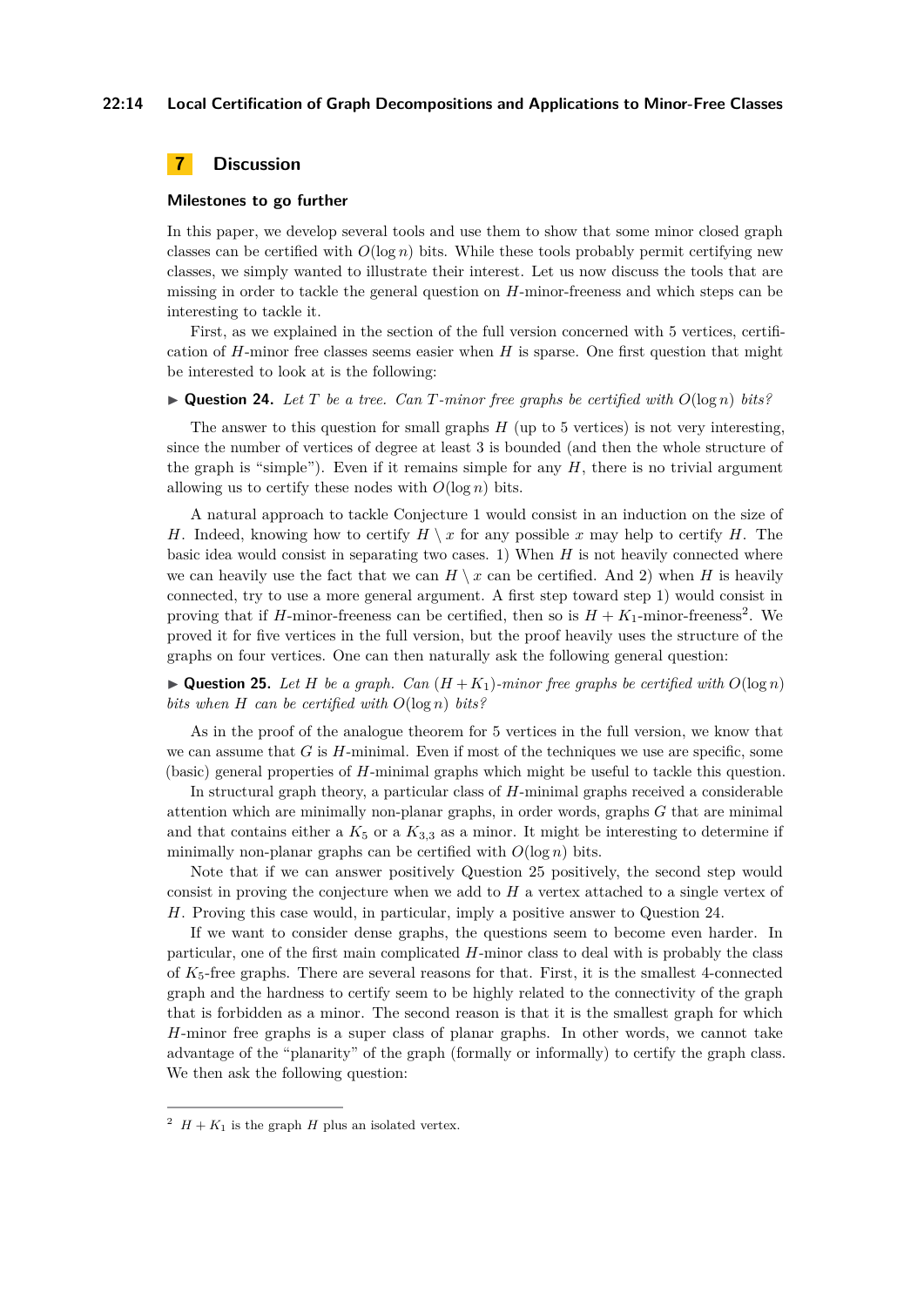#### $\blacktriangleright$  **Question 26.** *Can*  $K_5$ -minor free graphs be certified with  $O(\log n)$  bits?

Wagner proved in [\[34\]](#page-16-15) that a graph is  $K_5$ -minor-free if and only if it can be built from planar graphs and from a special graph *V*<sup>8</sup> by repeated clique sums. A *clique sum* consists in taking two graphs of the class and gluing them on a clique, and then (potentially) remove edges of that clique. While it should have been easy to certify this sum if we keep the edges of the clique, the fact that they might disappear makes the work much more complicated for certification.

More generally, many decompositions are using the fact that we replace a subgraph by a smaller structure (a single vertex or an edge for instance) only connected to the initial neighbors of that structure in the graph. Certifying such structures is a challenging question whose positive answer can probably permit to break several of the current hardest cases.

# **Obstacles towards lower bounds**

There are also several obstacles preventing us to prove super-logarithmic lower bounds for the certificate size of *H*-minor-free graphs. Basically, the only techniques we know consist in (explicit or implicit) reductions to communication complexity. In particular, communication complexity.

Let us remind what these reductions look like. In such a reduction, one considers a family of graphs with two vertex sets *A* and *B*, with few edges in between. These graphs are defined in such a way that the input of Alice for the disjointness problem can be encoded in the edges of *A* and the input of Bob in the edges of *B*. Then, given a certification scheme, Alice and Bob can basically simulate the verification algorithm, and deduce an answer for the disjointness problem. If a certification with small labels existed for the property at hand, then the communication protocol would contradict known lower bounds, which proves a lower bound for certification.

The difficulty of using this proof for *H*-minor free graphs comes from the fact that it is difficult to control where a minor can appear, that is, to control the models of *H*. For example, it is difficult to control that if  $H$  appears in the graph, then the nodes  $V_i$  associated with some node *i* of *H* are on Alice's side. As a comparison, for proving properties on the diameter, [\[8\]](#page-15-1) used a construction where all the longest paths in the graph had to start from Alice side and finish in Bob side, but such a property seems difficult to obtain for minors.

#### **Connectivity questions**

A large part of the paper is devoted to certify connectivity and related notions that are of independent importance, for instance to certify the robustness of a network. For these, we do not have lower bounds, and leave the following question open.

#### ▶ **Question 27.** *Does the certification of k-connectivity require* Ω(log *n*) *bits?*

For this question, it is tempting to try a construction close to the one we have used for *H*-minor-free graphs. For example, one could think that the nodes of the path/cycle could simulate the *k*-th power of the graph, which is *k*-connected if and only if the graph is a cycle. But this does not work: we want the *yes*-instances for the property (*e.g.* the *k*-connected graphs) to be in mapped to *yes*-instances for acyclicity (*e.g.* paths), and not with the *no*-instances, which are the cycles.

An interesting open problem about *k*-connectivity also is on the positive side:

▶ **Question 28.** *Can k*-connectivity be certified with  $O(\log n)$  bits for any  $k ≥ 4$ ?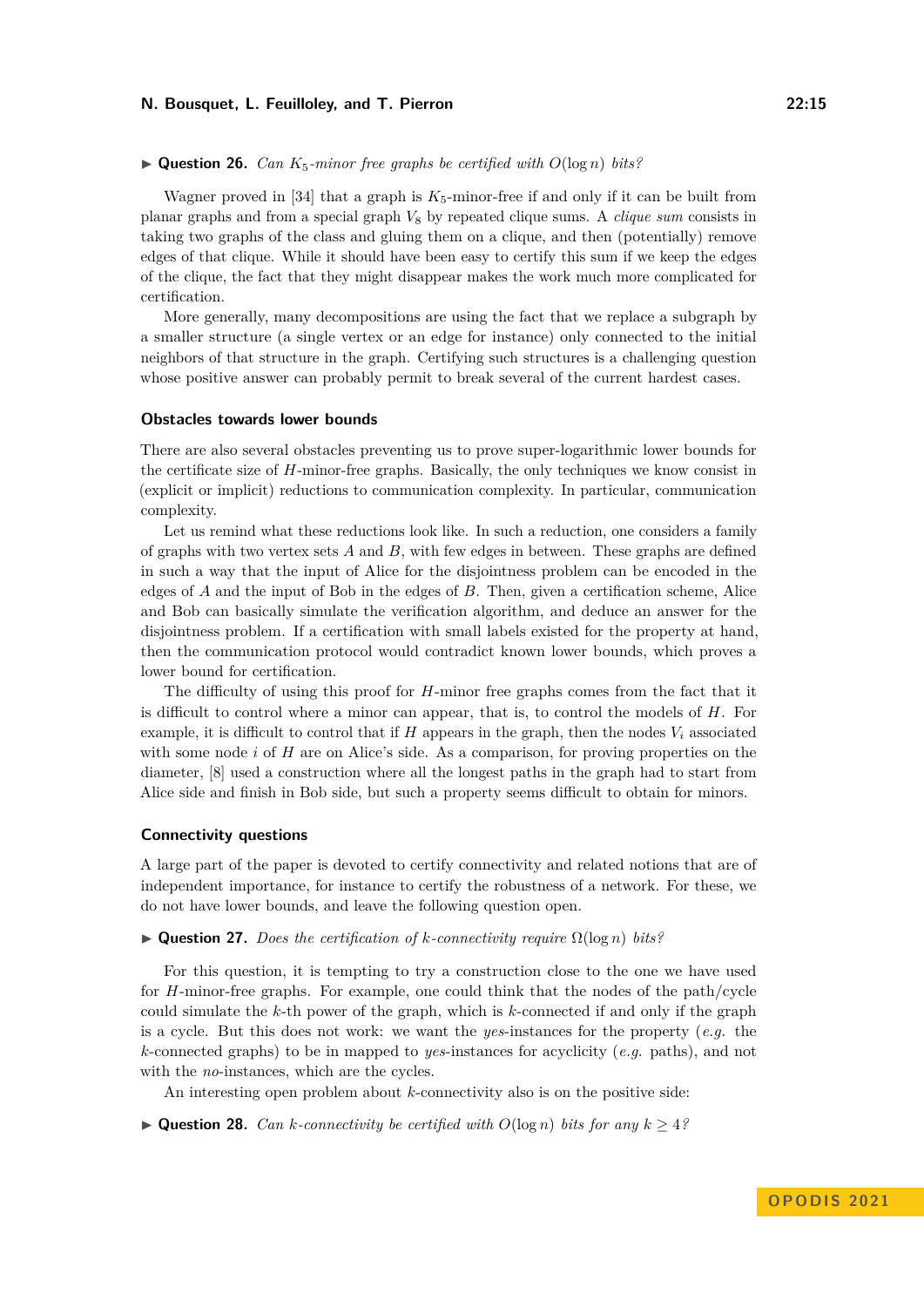## **22:16 Local Certification of Graph Decompositions and Applications to Minor-Free Classes**

Beyond the question of certifying the connectivity itself, we would like to be able to decompose graphs based on *k*-connected components, like what we did with the block-cut tree for 2-connectivity. Such decomposition are more complicated and less studied than block-cut trees, but for 3-connectivity such a tool is SPQR trees [\[3\]](#page-15-18). Unfortunately, similarly to the clique sum operation we mentioned earlier, some steps of the SPQR tree construction are based on edges that can be removed in later steps, making it hard to certify this structure.

#### **References**

- <span id="page-15-15"></span>**1** Yehuda Afek, Shay Kutten, and Moti Yung. Memory-efficient self stabilizing protocols for general networks. In *WDAG '90*, volume 486, pages 15–28, 1990. [doi:10.1007/3-540-54099-7\\_2](https://doi.org/10.1007/3-540-54099-7_2).
- <span id="page-15-6"></span>**2** Kenneth Appel, Wolfgang Haken, et al. Every planar map is four colorable. *Bulletin of the American mathematical Society*, 82(5):711–712, 1976.
- <span id="page-15-18"></span>**3** Giuseppe Di Battista and Roberto Tamassia. Incremental planarity testing (extended abstract). In *FOCS 89*, pages 436–441, 1989. [doi:10.1109/SFCS.1989.63515](https://doi.org/10.1109/SFCS.1989.63515).
- <span id="page-15-0"></span>**4** Nicolas Bousquet, Laurent Feuilloley, and Théo Pierron. Local certification of graph decompositions and applications to minor-free classes. *CoRR*, abs/2108.00059, 2021. [arXiv:2108.00059](http://arxiv.org/abs/2108.00059).
- <span id="page-15-13"></span>**5** Zvika Brakerski and Boaz Patt-Shamir. Distributed discovery of large near-cliques. *Distributed Comput.*, 24(2):79–89, 2011. [doi:10.1007/s00446-011-0132-x](https://doi.org/10.1007/s00446-011-0132-x).
- <span id="page-15-12"></span>**6** Keren Censor-Hillel, Eldar Fischer, Gregory Schwartzman, and Yadu Vasudev. Fast distributed algorithms for testing graph properties. *Distributed Comput.*, 32(1):41–57, 2019. [doi:10.1007/](https://doi.org/10.1007/s00446-018-0324-8) [s00446-018-0324-8](https://doi.org/10.1007/s00446-018-0324-8).
- <span id="page-15-11"></span>**7** Keren Censor-Hillel, Orr Fischer, Tzlil Gonen, François Le Gall, Dean Leitersdorf, and Rotem Oshman. Fast distributed algorithms for girth, cycles and small subgraphs. In *DISC 2020*, volume 179 of *LIPIcs*, pages 33:1–33:17, 2020. [doi:10.4230/LIPIcs.DISC.2020.33](https://doi.org/10.4230/LIPIcs.DISC.2020.33).
- <span id="page-15-1"></span>**8** Keren Censor-Hillel, Ami Paz, and Mor Perry. Approximate proof-labeling schemes. *Theor. Comput. Sci.*, 811:112–124, 2020. [doi:10.1016/j.tcs.2018.08.020](https://doi.org/10.1016/j.tcs.2018.08.020).
- <span id="page-15-16"></span>**9** Joseph Cheriyan and S. N. Maheshwari. Finding nonseparating induced cycles and independent spanning trees in 3-connected graphs. *J. Algorithms*, 9(4):507–537, 1988. [doi:10.1016/](https://doi.org/10.1016/0196-6774(88)90015-6) [0196-6774\(88\)90015-6](https://doi.org/10.1016/0196-6774(88)90015-6).
- <span id="page-15-7"></span>**10** Maria Chudnovsky, Neil Robertson, Paul Seymour, and Robin Thomas. The strong perfect graph theorem. *Annals of mathematics*, pages 51–229, 2006.
- <span id="page-15-9"></span>**11** Shlomi Dolev. *Self-Stabilization*. MIT Press, 2000. URL: [http://www.cs.bgu.ac.il/](http://www.cs.bgu.ac.il/%7Edolev/book/book.html) [%7Edolev/book/book.html](http://www.cs.bgu.ac.il/%7Edolev/book/book.html).
- <span id="page-15-17"></span>**12** David Eppstein. Parallel recognition of series-parallel graphs. *Inf. Comput.*, 98(1):41–55, 1992. [doi:10.1016/0890-5401\(92\)90041-D](https://doi.org/10.1016/0890-5401(92)90041-D).
- <span id="page-15-4"></span>**13** Louis Esperet and Benjamin Lévêque. Local certification of graphs on surfaces. *CoRR*, abs/2102.04133, 2021.
- <span id="page-15-5"></span>**14** Laurent Feuilloley. Introduction to local certification. *CoRR*, abs/1910.12747, 2019.
- <span id="page-15-14"></span>**15** Laurent Feuilloley. Bibliography of distributed approximation on structurally sparse graph classes. *CoRR*, abs/2001.08510, 2020.
- <span id="page-15-10"></span>**16** Laurent Feuilloley and Pierre Fraigniaud. Survey of distributed decision. *Bulletin of the EATCS*, 119, 2016. URL: <http://bulletin.eatcs.org/index.php/beatcs/article/view/411/391>, [arXiv:1606.04434](http://arxiv.org/abs/1606.04434).
- <span id="page-15-2"></span>**17** Laurent Feuilloley, Pierre Fraigniaud, Pedro Montealegre, Ivan Rapaport, Éric Rémila, and Ioan Todinca. Compact distributed certification of planar graphs. In *PODC '20*, pages 319–328. ACM, 2020. [doi:10.1145/3382734.3404505](https://doi.org/10.1145/3382734.3404505).
- <span id="page-15-3"></span>**18** Laurent Feuilloley, Pierre Fraigniaud, Pedro Montealegre, Ivan Rapaport, Eric Rémila, and Ioan Todinca. Local certification of graphs with bounded genus. *CoRR*, abs/2007.08084, 2020.
- <span id="page-15-8"></span>**19** Laurent Feuilloley and Juho Hirvonen. Local verification of global proofs. In *DISC 2018*, volume 121 of *LIPIcs*, pages 25:1–25:17, 2018. [doi:10.4230/LIPIcs.DISC.2018.25](https://doi.org/10.4230/LIPIcs.DISC.2018.25).